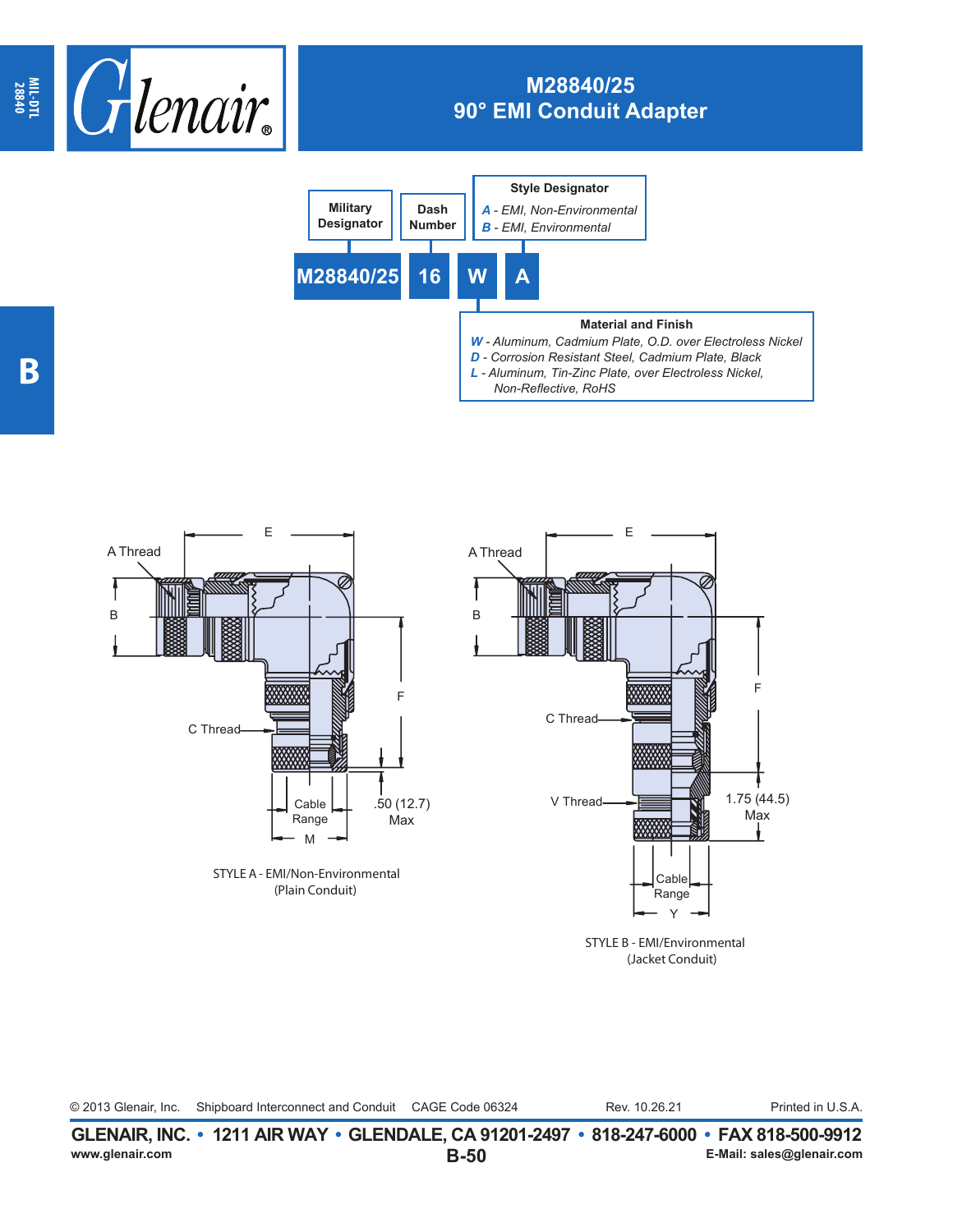

## **M28840/25 90° EMI Conduit Adapter**

| Dash<br><b>Number</b> | Designator | A Thread Class<br>2B | <b>B</b> Diameter<br>Max. | $\mathsf{C}$<br><b>Thread Class 1</b> | D<br><b>Max Diameter</b> | <b>Sealing Range</b> |            |
|-----------------------|------------|----------------------|---------------------------|---------------------------------------|--------------------------|----------------------|------------|
|                       |            |                      |                           |                                       |                          | Max.                 | Min.       |
| 01                    | A (11)     | .750-20 UNEF         | 1.028 (26.11)             | .875-20 UNEF                          | 1.031 (26.19)            | .63(16.0)            | .50(12.7)  |
| 02                    |            | .875-20 UNEF         | 1.141 (28.98)             | .875-20 UNEF                          |                          | .63(16.0)            | .50(12.7)  |
| 03                    | B (13)     |                      |                           | 1.000-20 UNEF                         |                          | .75(19.1)            | .63(16.0)  |
| 04                    | C(15)      | 1.000-20 UNEF        | 1.263 (32.08)             | .875-20 UNEF                          | 1.281 (32.58)            | .63(16.0)            | .50(12.7)  |
| 05                    |            |                      |                           | 1.000-20 UNEF                         |                          | .75(19.1)            | .63(16.0)  |
| 06                    |            |                      |                           | 1.125-18 UNEF                         |                          | .88(22.4)            | .75(19.1)  |
| 07                    |            |                      |                           | 1.250-18 UNEF                         | 1.531 (38.89)            | 1.00(25.4)           | .88(22.4)  |
| 08                    | D(17)      | 1.125-18 UNEF        | 1.387 (35.23)             | 1.125-18 UNEF                         |                          | .88(22.4)            | .75(19.1)  |
| 09                    |            |                      |                           | 1.250-18 UNEF                         |                          | 1.00(25.4)           | .88(22.4)  |
| 10                    |            |                      |                           | 1.625-18 UNEF                         |                          | 1.38(35.1)           | 1.19(30.2) |
| 11                    | E(19)      | 1.250-18 UNEF        | 1.513(38.43)              | 1.125-18 UNEF                         |                          | .88(22.4)            | .75(19.1)  |
| 12                    |            |                      |                           | 1.250-18 UNEF                         |                          | 1.00(25.4)           | .88(22.4)  |
| 13                    |            |                      |                           | 1.625-18 UNEF                         | 1.781 (45.24)            | 1.38(35.1)           | 1.19(30.2) |
| 14                    | F(23)      | 1.438-18 UNEF        | 1.703(45.51)              | 1.250-18 UNEF                         |                          | 1.00(25.4)           | .88(22.4)  |
| 15                    |            |                      |                           | 1.625-18 UNEF                         |                          | 1.38(35.1)           | 1.18(30.2) |
| 16                    |            |                      |                           | 1.875-18 UNS                          |                          | 1.63(41.4)           | 1.44(36.6) |
| 17                    | G(25)      | 1.562-18 UNEF        | 1.825 (46.35)             | 1.250-18 UNEF                         |                          | 1.00(25.4)           | .88(22.4)  |
| 18                    |            |                      |                           | 1.625-18 UNEF                         |                          | 1.38(35.1)           | 1.19(30.2) |
| 19                    |            |                      |                           | 1.875-18 UNS                          |                          | 1.63(41.4)           | 1.44(36.5) |
| 20                    |            |                      |                           | 2.125-16 UN                           | 2.031 (51.59)            | 1.88(47.8)           | 1.63(41.4) |
| 21                    | H(29)      | 1.875-16 UN          | 2.143 (54.43)             | 1.875-18 UNS                          |                          | 1.63(41.4)           | 1.44(36.6) |
| 22                    |            |                      |                           | 2.125-16 UN                           |                          | 1.33(47.8)           | 1.63(41.4) |
| 23                    | J(33)      | 2.062-16 UNS         | 2.329 (59.16)             | 2.125-16 UN                           |                          | 1.88(47.8)           | 1.63(41.4) |
| 24                    |            |                      |                           | 2.750-16 UN                           | 2.531 (64.29)            | 2.38(60.5)           | 2.13(54.1) |
| 25                    | A(11)      | .750-20 UNEF         | 1.028 (26.11)             | .875-20 UNEF                          | 1.031 (25.19)            | .75(19.5)            | .63(16.0)  |

**MIL-DTL 28840**

CAGE Code 06324 © 2013 Glenair, Inc. Printed in U.S.A.